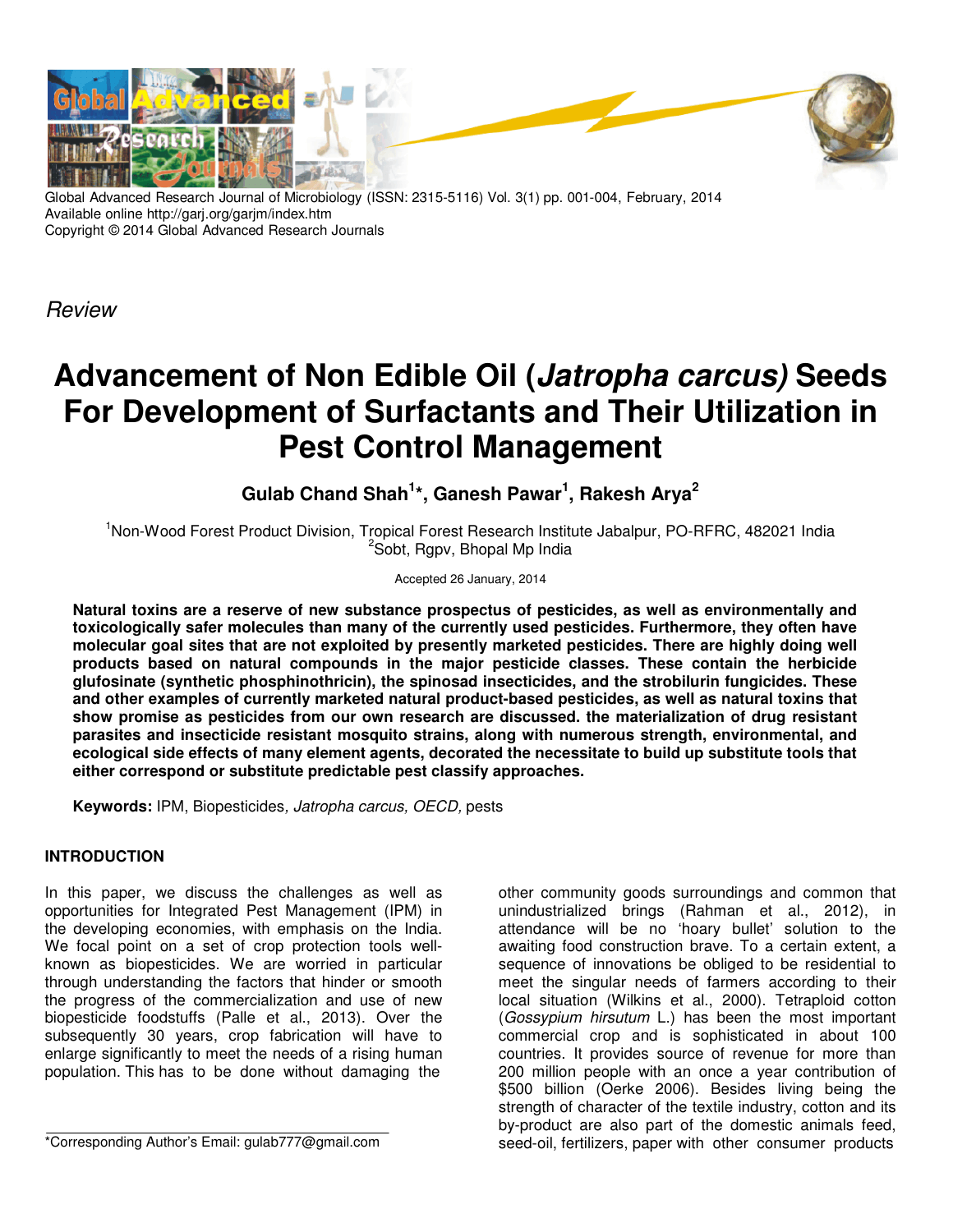(Amudha et al., 2011). Just about, 85% of cotton productivity is jeopardized by the happening of various biotic stresses such as vermin, weeds and pathogens (Bastiaans et al., 2008). Surrounded by different bug vermin of cotton, bollworms, sap sucking pests, shoot, leaf and foliar feeders are the major insects which source significant damage to the crop productivity. Sap-sucking pests, viz., jassids (Amrasca devastans), whiteflies (Bemisia tabaci) and aphids (Aphis gossypii), reason serious hurt to the crop both openly and by performing arts as vectors for unusual pathogens (Oerke et al., 1994), in addition, these insects are easier said than done to control using the predictable pesticide regimes outstanding to their rapid revision and enlargement of confrontation to the insecticides [(Elsevier et al., 2008).

### **Biopesticides**

Biopesticides are a fastidious group of crop protection utensils used in IPM. There is no formally arranged definition of a biopesticide. We define a biopesticide as a bulk-produced agent artificial from a living microorganism or a natural manufactured goods and sold for the organize of plant vermin (this definition encompasses the majority entities classed as biopesticides inside the Organisation for Economic Cooperation and Development (OECD) countries, see, for example, (Tidke and Sane 1962). Examples of some Biopesticides fall into three different types according to the energetic substance: (I) microorganisms; (II) biochemicals; and (III) semi chemicals. The US Environmental Protection Agency as well classes some transgenes as biopesticides. Biopesticides have a range of gorgeous properties that make them good machinery of IPM. Most are selective; produce little or no toxic residue, and progress costs are significantly lesser than those of unadventurous synthetic substance pesticides (Chakravarthy et al., 2012). Vicinity to the goal pest, giving an element of self perpetuating control. Biopesticides can be functional with farmers' presented spray equipment and many are apposite for local scale production. The disadvantages of biopesticides include a slower rate of kill compared with conformist chemical pesticides, shorter persistence in the situation and susceptibility to unfavourable environmental conditions. Because most biopesticides are not as efficacious as square chemical pesticides, they are not matched for use as stand-alone treatments. However, their selectivity and shelter mean that they can contribute evocatively to incremental improvements in pest control (Bharathi et al., 2011). A superior example is the entomopathogenic fungus B. bassiana, which is being used in combination among invertebrate predators against two-spotted spider mites on greenhouse crops (Hajek 2004). Spider mites are routinely managed using standard releases of

predators, but there are often periods in the season when organize breaks down. In the past, growers relied on conventional pesticides as a accompanying behavior but this has become useless because of pesticide resistance and it can have knock-on effects on other insect natural enemies. Beauveria bassiana is effective against spider mites, has a little harvest interval, and is compatible with the use of predators. So it works well as an IPM component and is now the not compulsory supplementary treatment for spider mite on greenhouse crops crosswise Europe (Van Emden et al., 2004).

### **Biopesticide Commercialization**

Universal there are about 1400 biopesticide foodstuffs being sold (Marrone 2007). At present, there are 68 biopesticide vigorous substances registered in the EU and 202 in the USA. The EU biopesticides consist of 34 microbials, 11 biochemicals and 23 semiochemicals (European Union Pesticides Database (EUPD) (2010), while the USA portfolio comprises 102 microbials, 52 biochemicals and 48 semiochemicals (United States Environmental Protection Agency (USEPA) (2010). To put this into circumstance, these biopesticide harvest represent just 2.5 per cent of the total pesticide market. (Bailey et al., 2010). Marrone (Marrone 2007), has estimated the biopesticides segment currently to have a 5 year compound yearly growth rate of 16 per cent (compared with 3% for synthetic pesticides), which is expected to produce a global market of \$10 billion by 2017. Though, the market may call for to increase substantially additional than this if biopesticides are to amuse yourself a full role in reducing our overreliance on synthetic chemical pesticides. Companies will only develop biopesticide foodstuffs if there is profit in doing so. correspondingly, the decision for a farmer whether or not to adopt a narrative technology can be thought of in economic terms as a cost-benefit assessment of the profits to be made from using the narrative versus the current technology. A number of facial appearances of the agricultural market make it difficult for companies to invest in developing new biopesticide harvest and, at the same time, make it hard for farmers to decide regarding adopting the new technology:

- $\geq$  Lack of profit from niche market goods<br>  $\geq$  Fixed expenses.
- Fixed expenses.
- $\triangleright$  Farmers' risk repugnance
- $\triangleright$  IPM portfolio economies.

### **Authoritarian Barriers to Biopesticide Commercialization**

Biopesticides take in a very wide range of breathing and non-living entities that vary markedly in their basic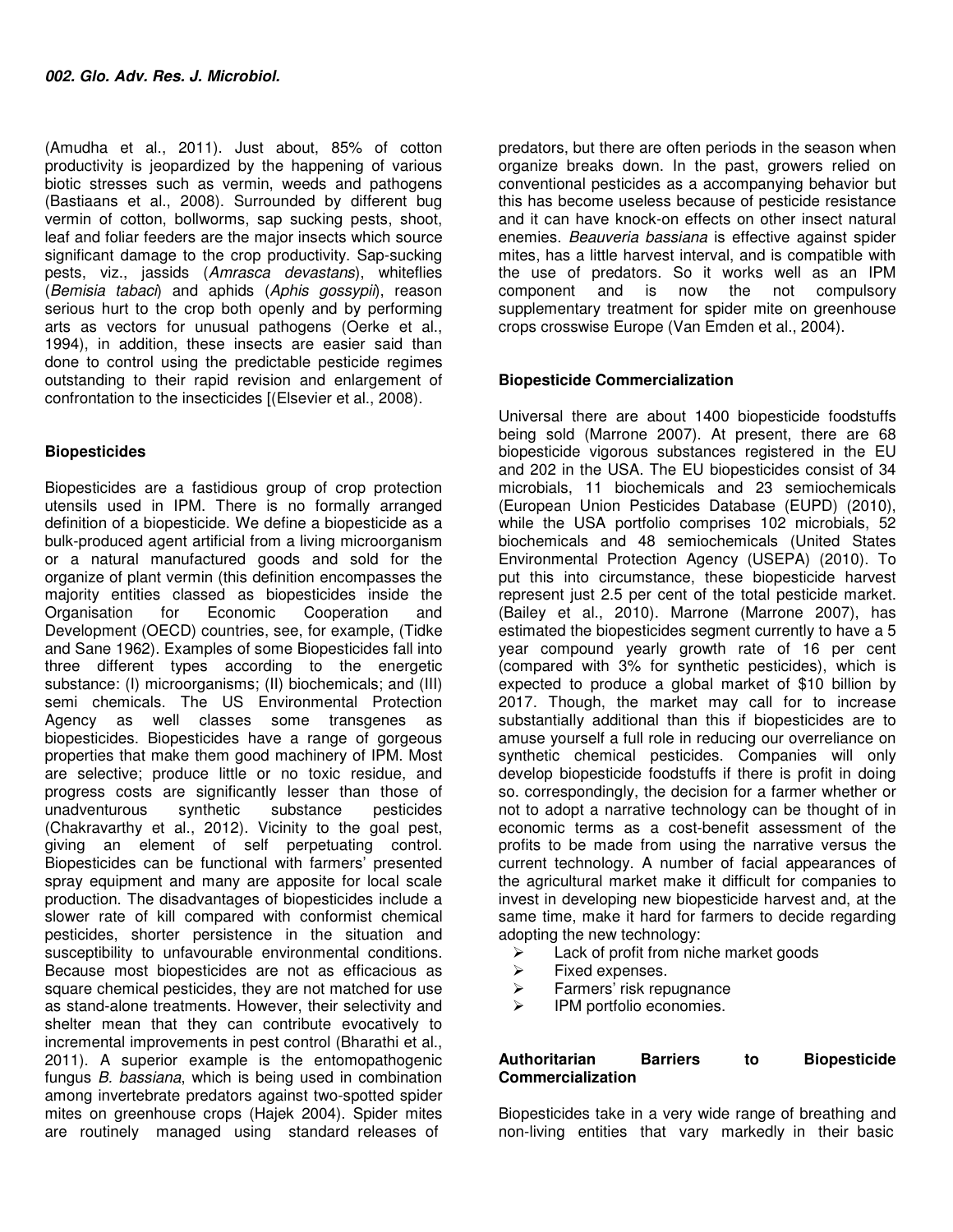properties, such as composition, mode of exploit, fate and behaviour in the atmosphere and so forth. They are grouped together by governments for the purposes of regulating their agreement and use. These regulations are in place: firstly, to look after human and environmental shelter; and secondly, to distinguish products and thereby make certain that manufacturers supply biopesticides of constant and reliable quality. The EU also requires that the usefulness of a biopesticide product is quantified and proved in order to support label claims. Only authorized biopesticide products can be used legally for crop fortification. The conclusion whether or not to authorize a biopesticide product is made on the basis of expert opinion residing within the dictatorial authority. When the regulators lack proficiency with biopesticides, they tend to delay making a decision and may request the applicant to provide them with more data. There is also a risk that the regulator using the chemical pesticide listing model requests in sequence that is not apposite. Some regulatory authorities, the UK, for illustration, have approved that basing the regulatory system for biopesticides on a chemical pesticides model has been a barrier to biopesticide commercialization (Advisory Committee on Pesticides (ACP). (2004). A key question is whether the manager, having recognized a dilemma, is able to do something about it. Social science theory indicates that govern-ment regulators and other practical organizations are vulnerable to 'goal displacement', during which they turn their focus away from achieving outcomes and as a substitute concentrate supplementary on internal processes (Merton 1968).

#### **Future Guidelines**

Governments are likely to continue magnificent strict safety criteria on conformist chemical pesticides, and this will result in fewer products on the market. This will create a real opening for biopesticide companies to help fill the gap, even if there will also be major challenges for biopesticide companies, most of which are small and medium enterprises with partial resources for R&D, product registration and promotion. Perhaps the biggest advances in biopesticide development will come from beginning to end exploiting knowledge of the genomes of pests and their natural enemies. Researchers are already using molecular-based technologies to reconstruct the evolution of microbial ordinary enemies and pull apart the molecular basis for their pathogenicity (Herniou et al., 2003; Wang and St Leger 2005), to understand how weeds compete with crop plants and develop resistance to herbicides (Muthumeenakshi et al., 2007), and to identify and characterize the receptor proteins used by insects to detect semiochemicals (Tranel and Horvath 2009). This information will present us new insights into the ecological interactions of pests and biopesticides and

lead to new promise for humanizing biopesticide efficacy, for example, through strain improvement of microbial natural enemies (Pelletier and Leal 2009). As the genomes of supplementary pests become sequenced, the use of techniques such as RNA intrusion for pest supervision is also likely to be put into viable practice (Aiuchi et al., 2008).

#### **REFERENCES**

- Advisory Committee on Pesticides (ACP). (2004). Final report of the sub-group of the advisory committee on pes-ticides on: alternatives to conventional pest control techniques in the UK: a scoping study of the potential for their wider use. Advisory Committee on Pesticides, York. See http://www.pesticides.gov.uk/uploadedfiles/Web\_Assets/ ACP/ACP alternatives web subgrp report.pdf (accessed 15 April 2013).
- Aiuchi D, Inami K, Kuramochi K, Koike M, Sugimoto M, Tani M, Shinya R (2008). A new method for producing hybrid strains of the entomopathogenic fungusVerticillium lecanii (Lecanicillium spp.)
- Amudha J, Balasubramani G, Malathi VG, Monga D, Kranthi KR (2011). Cotton leaf curl virus resistance transgenics with antisense coat protein gene (AV1). Curr Sci 101: 300–307.
- Bailey KL, Boyetchko SM, Langle T (2010). Social and economic drivers shaping the future of biological control: a Canadian perspective on the factors affecting the development and use of microbial biopesticides. Biol. Control 52, 221 – 229. (doi:10.1016/j.biocontrol. 2009.05.003).
- Bastiaans L, Paolini R, Baumann DT (2008). Focus on ecological weed management: what is hindering adoption? Weed Res. 48, 481–491. (doi:10.1111/j.1365-3180. 2008.00662.x)
- Bharathi Y, Vijaya KS, Pasalu IC, Balachandran SM, Reddy VD, (2011). Pyramided rice lines harbouring Allium sativum (asal)andGalanthus nivalis (gna) lectin genes impart enhanced resistance against major sap-sucking pests. J Biotechnol 152: 63–71.
- Chakravarthy VSK, Reddy TP, Reddy VD, Rao KV (2012). Current status of genetic engineering in cotton (Gossypium hirsutum L): an assessment. Crit Rev Biotech DOI: 10 3109/07388551 2012 743502.
- Elsevier Science Publishers BV, Speranza CI, Kiteme B, Wiesmann U (2008). Droughts and famines: the underlying factors and the causal links among agro-pastoral households in semiarid Makueni district, Kenya. Glob. Environ. Change 18, 220–233. (doi:10.1016/j.gloenvcha.2007.05.001)
- European Union Pesticides Database (EUPD) (2010). Seehttp://ec. europa.eu/food/plant/protection/

evaluation/database\_act\_subs\_en.htm (accessed 28 April 2013).

- Hajek, A (2004). Natural enemies: an introduction to biological control. Cambridge, UK: Cambridge University Press. Heap, I. 2010 The International Survey of Herbicide Resistant Weeds. See www.weedscience.org/In.asp (accessed 29 June 2013).
- Herniou EA, Olszewski JA, Cory JS, O'Reilly DR. (2003). The genome sequence and evolution of bacu-loviruses. Annu. Rev. Entomol. 48, 211 – 234. (doi:10. 1146/annurev.ento.48.091801.112756 )
- Marrone PG (2007). Barriers to adoption of biological control agents and biological pesticides. CAB Reviews: perspectives in agriculture, veterinary science, nutrition and natural resources , vol. 2, no. 15. Wallingford, UK: CABI Publishing.
- Merton RK (1968). Social theory and social structure. New York, NY: The Free Press.
- Muthumeenakshi S, Sreenivasaprasad S, Rogers CW, Challen MP, Whipps JM (2007). Analysis of cDNA transcripts from Coniothyrium minitans reveals a diverse array of genes involved in key processes during sclerotial mycoparasitism. Fungal Genet. Biol. 44, 1262 – 1284. ( doi:10.1016/j.fgb.2007.07.011)
- Oerke EC (2006). Crop losses to pests. J Agric Sci 144: 31–43.